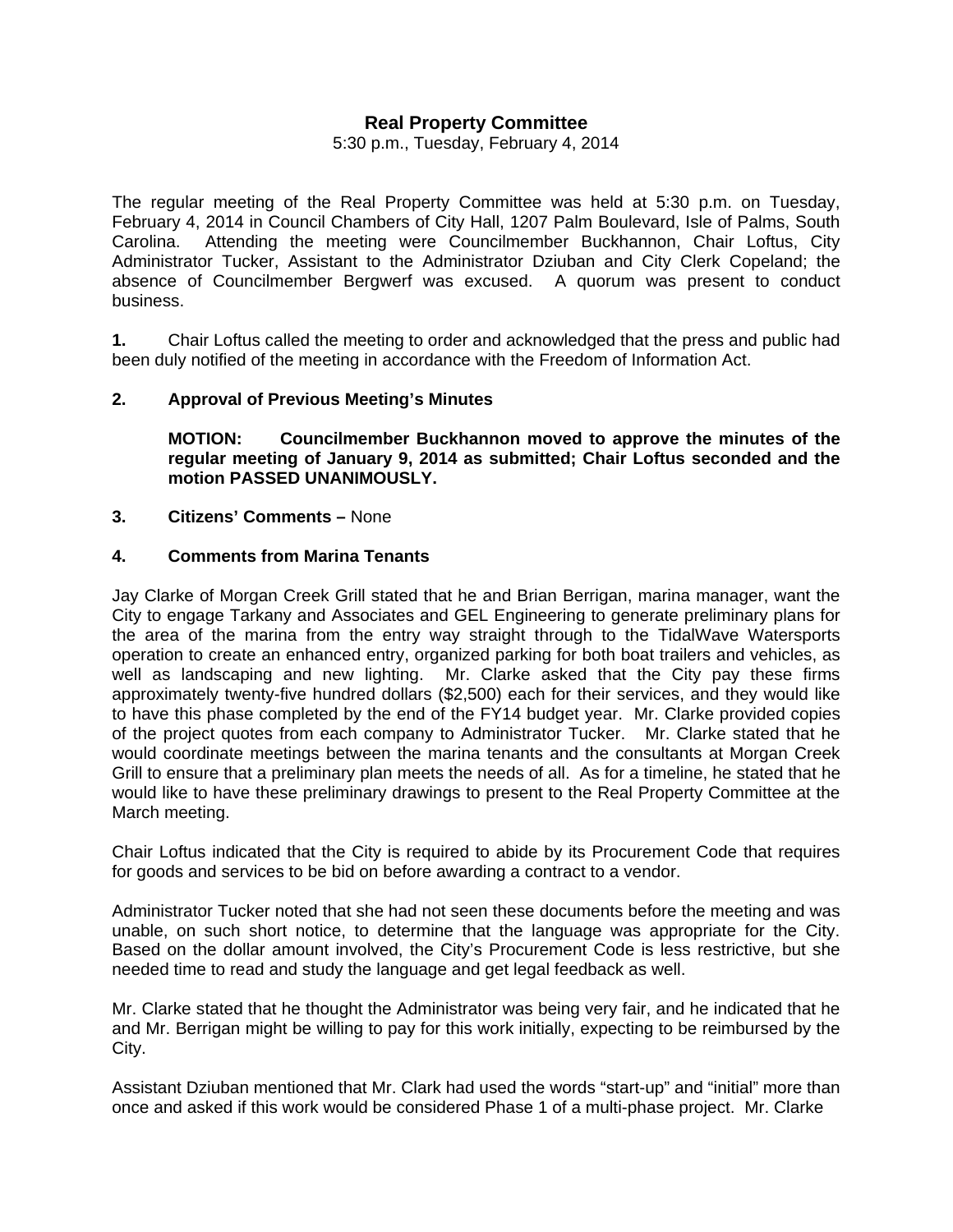responded that this would definitely be considered Phase 1 and would likely generate conceptual drawings.

Chair Loftus asked the City Administrator to review the documents and communicate with the members of the Committee.

Mike Malley of Tidal Wave Watersports stated that Tidal Wave wanted to be an active participant in future discussions and would pay its share of the costs. Michael Fiem of Tidal Wave reiterated the fact that Tidal Wave wants to be a shareholder in the future of the marina with an active voice.

#### **5. Old Business**

### **A. Update on Sea Cabins Pier**

Administrator Tucker reported that, as directed by the Committee, she has reached out to Sea Cabins to determine if there is any interest on their part to sell the pier.

Chair Loftus asked whether she had any communications with Charleston County about the pier; the Administrator answered that she had not, but would include them if agreeable to Sea Cabins officials.

### **B. Update on Electrical Service to Watersports Dock**

Administrator Tucker recounted that the last discussions on this subject were that the City was working with SCE&G to provide electrical service to the Tidal Wave dock. The initial discussions with SCE&G resulted in their placing more poles at the marina site; since then, staff met with SCE&G and John Shaffer of Ocean and Coastal Consultants at the site to walk the property involved. Staff made it clear that the immediate goal was to get power to the Tidal Wave dock minimizing the number of poles and defining a more long-term goal to get poles out of the vista and lines out of the air to maximize the amount of space and to make the marina more aesthetically pleasing.

In the course of this meeting, Administrator Tucker said that she learned that SCE&G is not as enthusiastic about the undergrounding of power lines as the City is; repairs to underground lines are more difficult.

SCE&G will be coming back to the City with more information on undergrounding lines at the marina.

At this time, John Shaffer reviewed the sketch of the electrical plan for the Tidal Wave dock that involves a replacement pole and transformer for the one in the ditch near the Phillip Smith property accompanied by an underground conduit to the pole at the concrete pad. The expense for this task will fall to the City because it is responsible for commercial service. Mr. Shaffer reminded the Committee that the rehabilitation of the dock and the electrical work were separated for the purposes of bidding, and the electrical has yet to be bid. The charge from SCE&G for the new pole is expected to be less than two thousand dollars (\$2,000).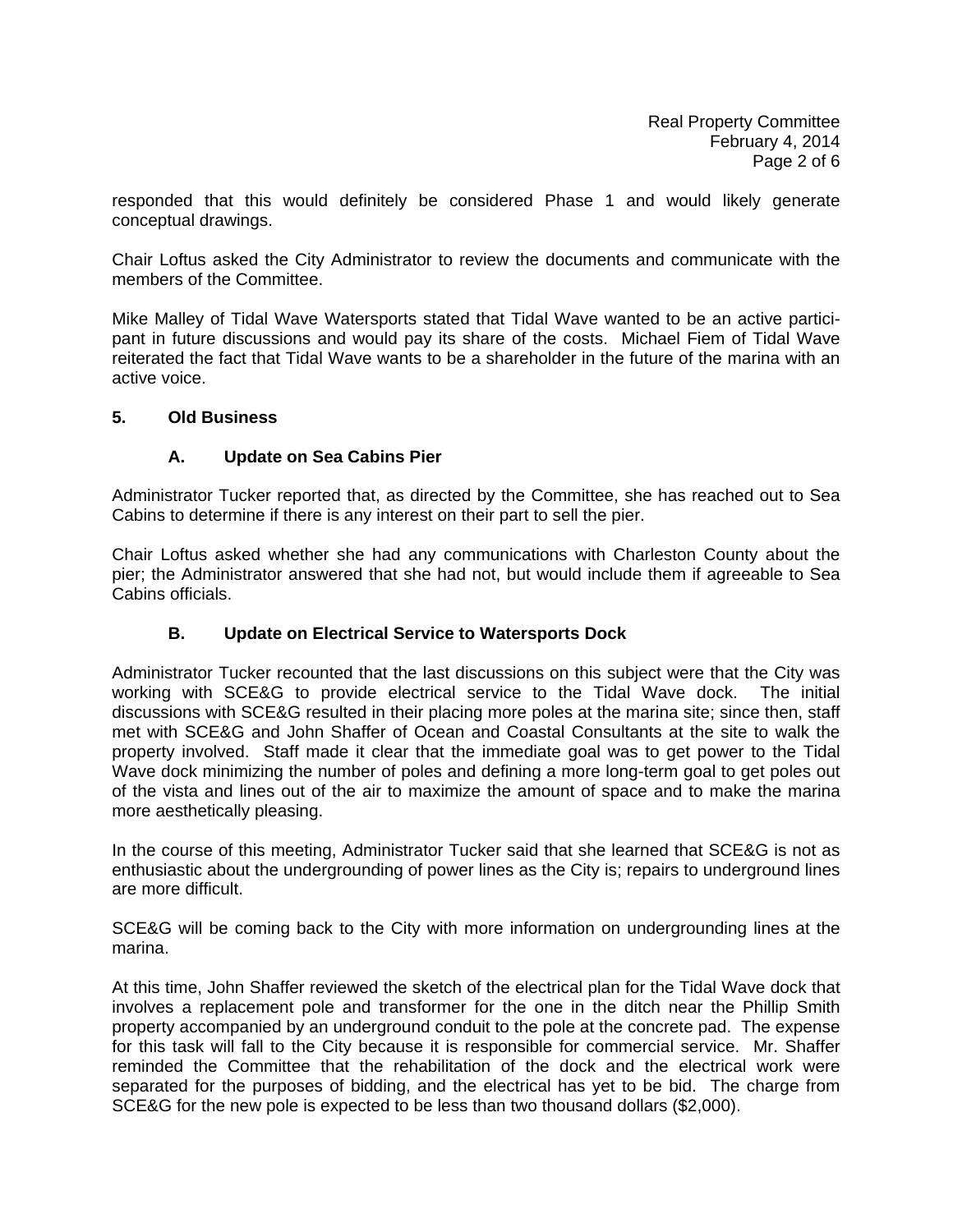Since there are unknown factors relating to the concrete pad, Administrator Tucker suggested that Mr. Shaffer check with Building Director Kerr to find any old plans the City may have.

Administrator Tucker reported that Assistant Dziuban spoke with Phillip Smith earlier in the day that the electrical and dock rehabilitation work will be starting imminently.

Michael Fiem voiced appreciation from the Tidal Wave team for the work to be done.

Chair Loftus asked how much money was in the City's non-standard service clause with SCE&G; she responded that the FY14 budgeted amount was seventy-five thousand dollars (\$75,000), but she was unsure of the total in reserves, possibly two hundred fifty to three hundred thousand dollars (\$250,000-\$300,000).

If the cost for undergrounding lines at the marina exceeds the City's balance in the nonstandard service clause, the work can be done in phases until completed.

**MOTION: Councilmember Buckhannon moved to re-order the** *Agenda* **to consider the one (1) item of New Business, Award of Contract for Watersports Dock Rehabilitation; Chair Loftus seconded and the motion PASSED UNANIMOUSLY.** 

#### **6. New Business**

#### **Consideration of Contracts in Excess of \$10,000 Award of Watersports Dock Rehabilitation**

In accordance with the City's Procurement Code, this project was subject to bid, and a mandatory pre-bid conference was held. Two (2) prospective bidders attended the pre-bid conference, and one (1) of them – Salmons Dredging Corporation – submitted a bid. Salmons met the requirements established in the bid document associated with licensing and insurance.

The base bid was fifty-five thousand dollars (\$55,000), and the additional of the alternate, an aluminum gangway, takes the total to sixty-two thousand eight hundred dollars (\$62,800).

Chair Loftus asked for the scope of work related to the replacement of the handrails. Mr. Shaffer stated that the new handrails will include new handrail posts every four feet (4 ft.) on center and new horizontal members and pickets every four inches (4 in.) on center to comply with the International Building Code. In addition, there will be sister splice-stringers, alternating on the interior or exterior, creating a uniform surface and locking at one-third intervals between each pile-bent to stiffen up the pier. The gangway design will eliminate the gap between the handrail and the handrail on the gangway; he added that the existing gangway could be used on a future project or for salvage.

**MOTION: Councilmember Buckhannon moved to recommend the award of a contract to Salmons Dredging Corporation for the rehabilitation of the watersports dock with the aluminum gangway at \$62,800; Chair Loftus seconded and the motion PASSED UNANIMOUSLY.**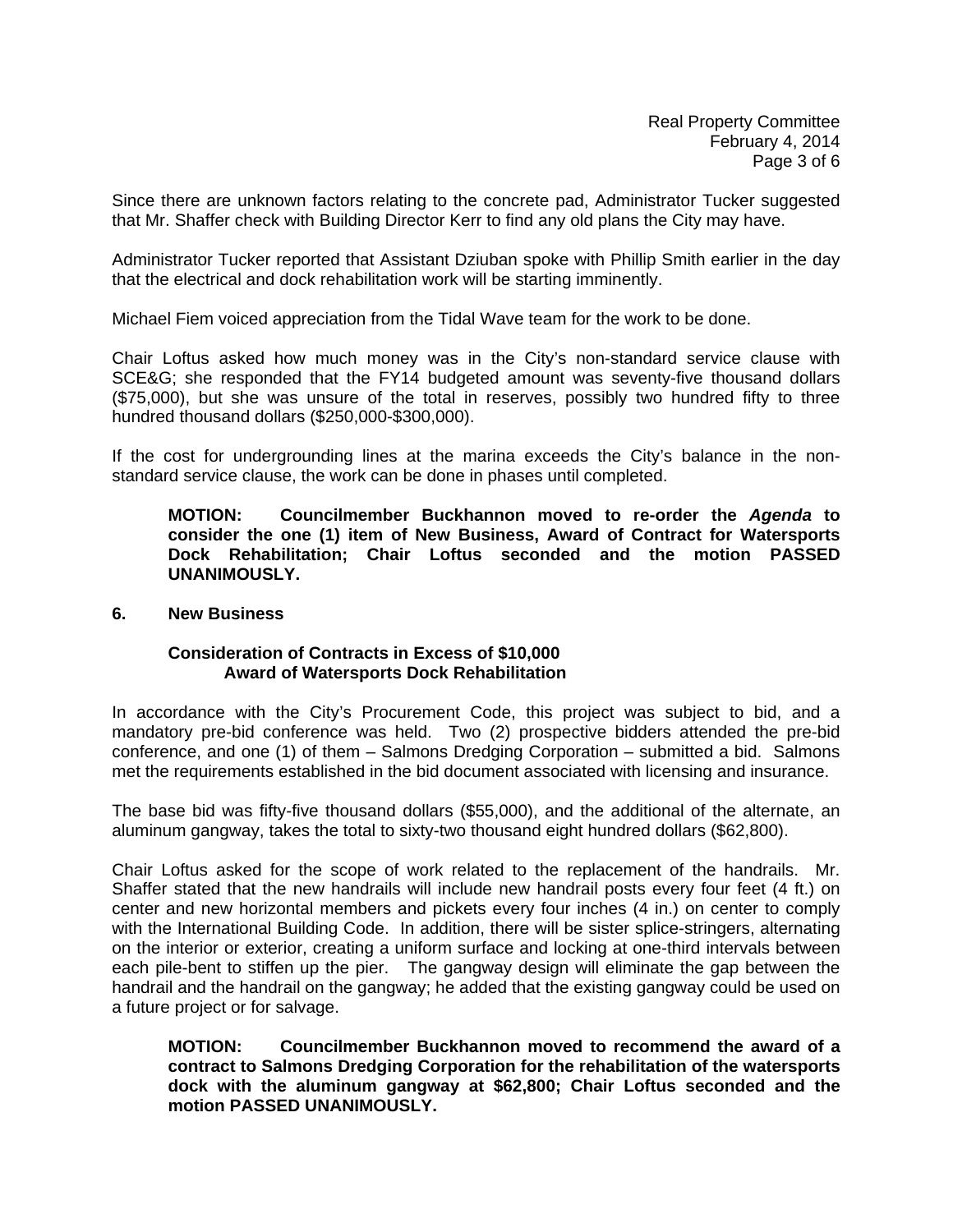Councilmember Buckhannon asked what dollar amount was expected for the electrical work, and Mr. Shaffer indicated that cost should be between twenty and twenty-five thousand dollars (\$20,000-\$25,000) with the underground conduit buried approximately thirty-six inches (36 in.) deep.

# **5. Old Business**

# **C. Update on Public Restrooms RFP**

Administrator Tucker reported that the City received proposals from three (3) good respondents, i.e. Liollio Architecture, Glick/Boehm and Associates and Clancy Wells Architects. By viewing the work they have done in the past, one can see that they have experience that is consistent with what the City has asked them to consider. A summary sheet, based on the RFP, is attached that shows how each responded. She reminded the Committee that architects do not bid, but they have provided the City with their qualifications, similar projects, their public and private experience, their experience with flood requirements and projects they have done in beach environments, etc. In addition, some provided project estimates to end-product costs to show how accurately they are capable of estimating very close to actual costs. Ultimately any one (1) of the three (3) is capable of performing the work, but looking at them from an aesthetical point of view, staff is recommending negotiating with the firms in descending order of preference as Liollio Architecture, Glick/Boehm and Associates and Clancy Wells Architects.

## **MOTION: Chair Loftus moved to begin negotiations with architectural firms in the order recommended; Councilmember Buckhannon seconded and the motion PASSED UNANIMOUSLY.**

Councilmember Buckhannon asked the Administrator whether she had contacted Charleston County about funding the construction of new public restrooms. Administrator Tucker stated that the City's representative to County Council has come to the island and visited the public restrooms as well as the restrooms at the County Park; he was informed about the financial involvement of the County when the restrooms were initially constructed; and he left the Administrator and Mayor with the impression that the City would get County support. Until such time as the City has a location and probable costs, further dialogue is premature.

### **D. Review of Revenue Projections for FY15 Budget**

Administrator Tucker remarked that this was the first Committee to begin budget preparations by seeing revenue projections at the beginning of the process rather than last; she explained that the cover sheet was a summary of the information that follows. The revenue estimates are staff's best projections based on actual information year-to-date; none of these projections anticipate changes to revenues. Once expenses are introduced and discussions take place on ways to reduce them, it may also be an opportunity to explore ways to increase revenues to the City.

Also included in meeting packets was an analysis of potential new revenue for the City; these include business license fees, franchise fees and parking lots and meters. Currently the City charges off-island businesses one hundred fifty percent (150%) of the rate for on-island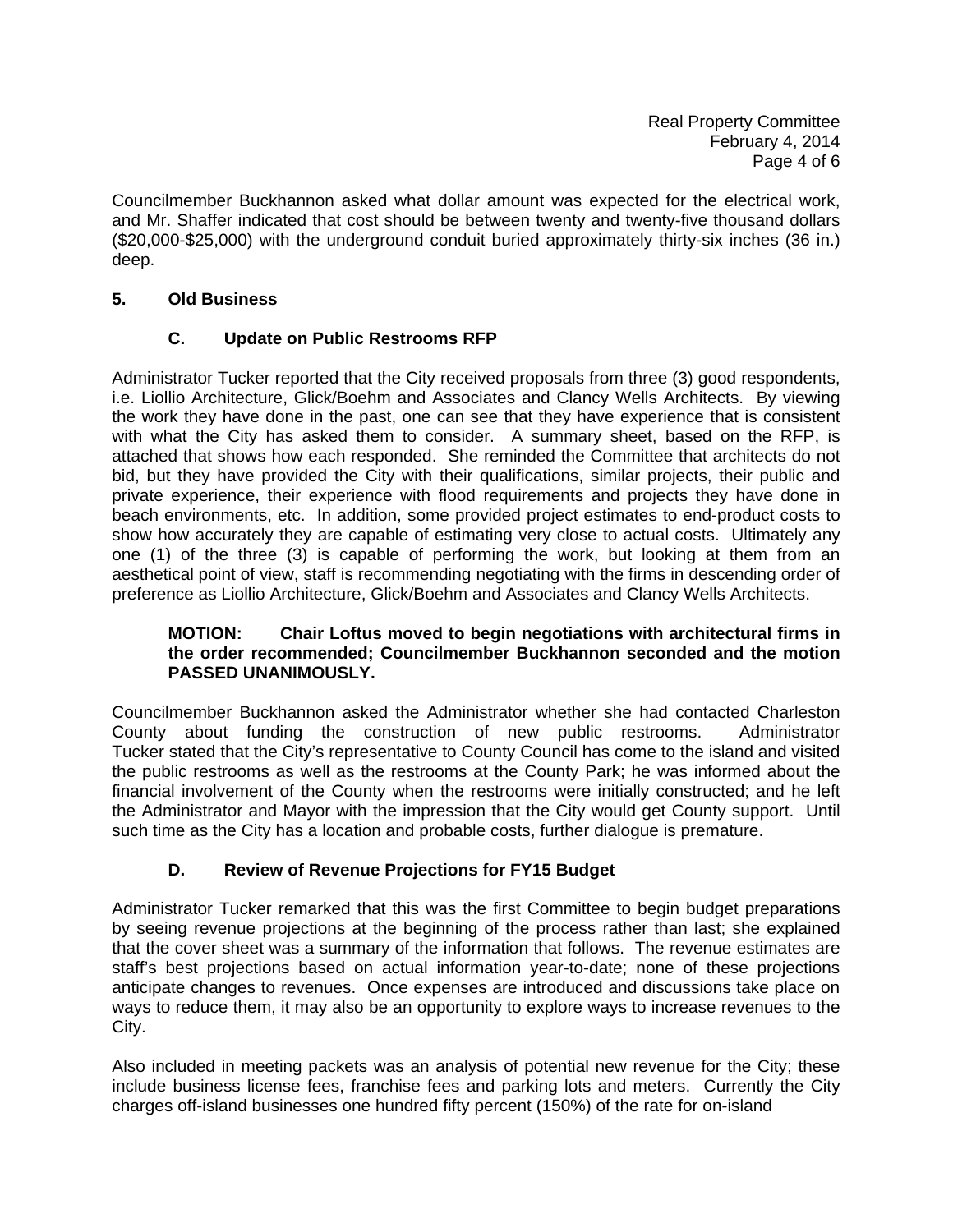Real Property Committee February 4, 2014 Page 5 of 6

businesses; most surrounding municipalities charge non-resident businesses two hundred percent (200%) of resident rates. If the City were to increase non-resident business licenses to two hundred percent (200%), the City would see an additional one hundred sixty-three thousand dollars (\$163,000) a year. A second option for business licenses would be an across-the-board increase of fifteen percent (15%); this would generate an additional one hundred four thousand dollars (\$104,000). A third option is to do both the non-resident increase and fifteen percent (15%) increase to generate approximately two hundred sixty-eight thousand dollars (\$268,000) in additional revenue.

Franchise fees for both Comcast and SCE&G are currently set at three percent (3%), but the City can increase franchise fees to five percent (5%). Both Sullivan's Island and Mount Pleasant have franchise fees for both at five percent (5%), while Folly Beach has five percent (5%) for Comcast and three percent (3%) for SCE&G. If the City were to increase franchise fees to five percent (5%), the following revenues would be created:

| Comcast | \$62,852  |
|---------|-----------|
| SCE&G   | \$245,059 |

Parking at the County Park is seven dollars (\$7.00); parking in the municipal lot is six dollars (\$6.00). If the City were to increase to match the County Park, approximately twenty-nine thousand two hundred dollars (\$29,200) in additional revenue could be generated.

Doubling the parking meter rate to two dollars (\$2.00) per hour would increase revenue by approximately two hundred ten thousand dollars (\$210,000) per calendar year, somewhat less per fiscal year, and increasing by fifty cents (\$.50) would create approximately one hundred five thousand dollars (\$105,000) per calendar year. Administrator Tucker noted that, if the City wants to increase the parking meter rate, the decision must be made soon; the meters are currently being programmed in order to be operational on March 1<sup>st</sup>.

Another option relative to the parking meters would be to operate the meters twelve (12) months a year; this could generate approximately forty-two thousand dollars (\$42,000) a year. Chair Loftus stated that he did not think the residents would tolerate that change, and the Administrator commented that she thought this would be an unpopular idea.

Chair Loftus asked whether the fees for using charge cards would be collected at the meters; he stated that he was opposed to the subsidizing the use of credit cards. Administrator Tucker said that she did not have a definitive answer at this moment because Treasurer Suggs is in discussion with the parking meter programming people and BB&T. The Administrator assured the Chair that the City's goal was for the processing of credit cards to be revenue neutral.

Councilmember Buckhannon asked if the ceiling for franchise fees as set by the state; Administrator Tucker stated that she would need to refresh herself with the law since the City has not looked at franchise fees for a couple of years, but she was relatively confident that the franchise fees were sent in December; therefore, any increase would effect on six (6) months of the fiscal year.